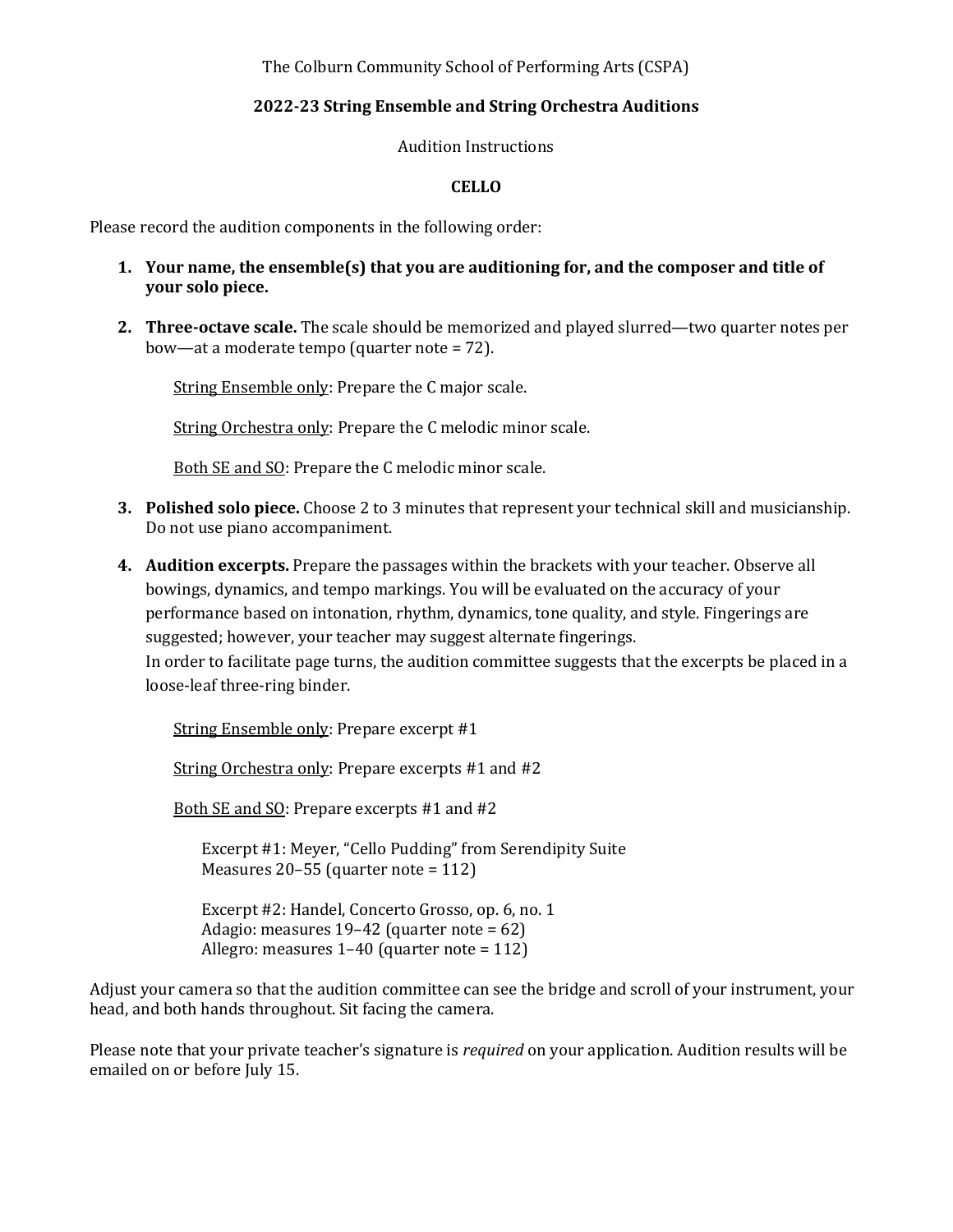## Excerpt #1 - Cello Richard Meyer, "Cello Pudding" from Serendipity Suite Measures 37-50 (dotted quarter note = 92-100) and measures 51-75 (quarter note = 84-92)